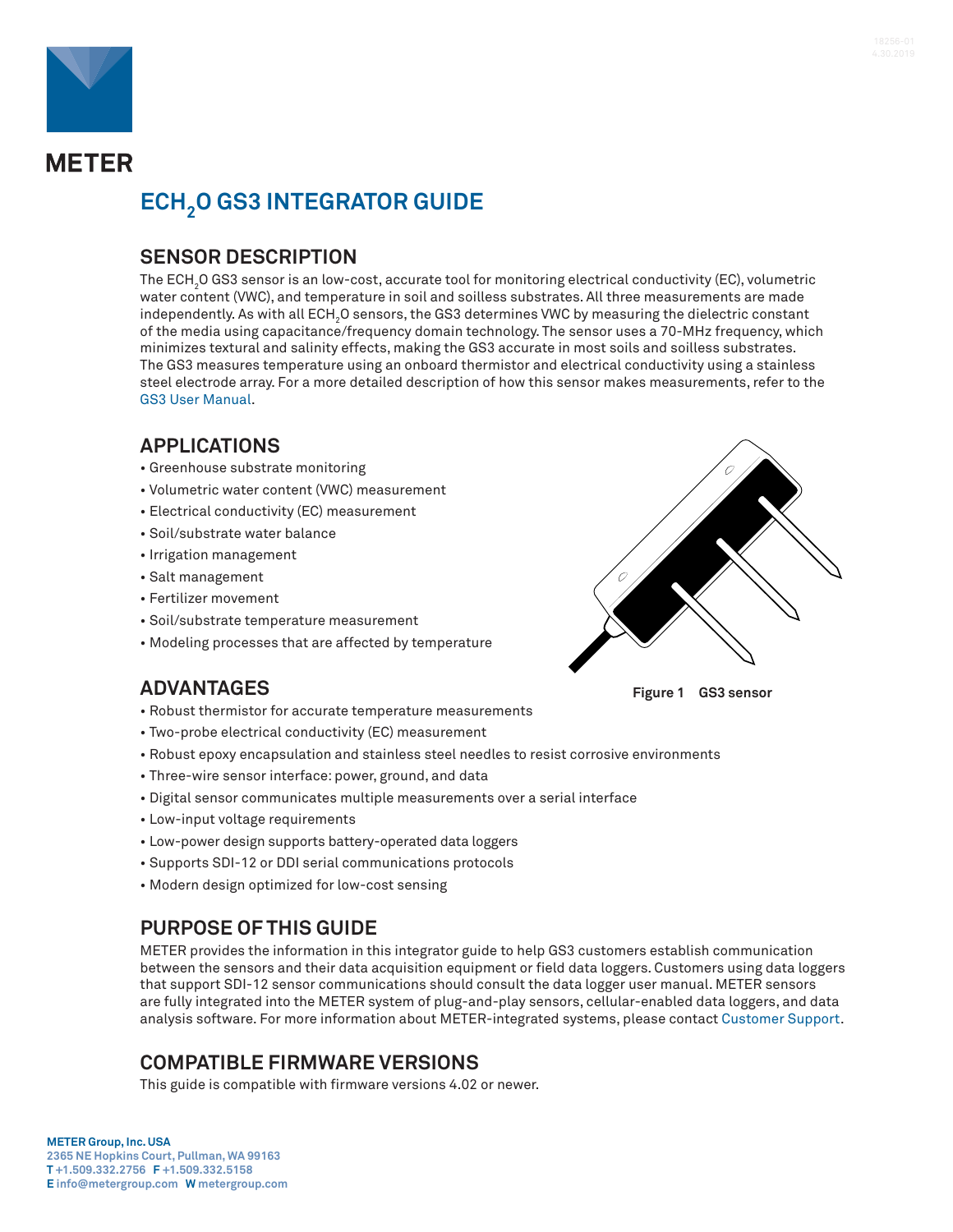## **SPECIFICATIONS**

## **MEASUREMENT SPECIFICATIONS**

| <b>Volumetric Water Content (VWC)</b>                 |                                                                                                                                                                                                                                     | <b>Dielectric Measurement Frequency</b>                                                                                                                                       |                               |
|-------------------------------------------------------|-------------------------------------------------------------------------------------------------------------------------------------------------------------------------------------------------------------------------------------|-------------------------------------------------------------------------------------------------------------------------------------------------------------------------------|-------------------------------|
| Range                                                 |                                                                                                                                                                                                                                     | 70 MHz                                                                                                                                                                        |                               |
| Mineral soil<br>calibration                           | $0.0 - 1.0$ m <sup>3</sup> /m <sup>3</sup>                                                                                                                                                                                          | <b>Temperature</b>                                                                                                                                                            |                               |
| Soilless media                                        | $0.0 - 1.0$ m <sup>3</sup> /m <sup>3</sup>                                                                                                                                                                                          | Range                                                                                                                                                                         | $-40$ to $+60$ °C             |
| calibration                                           |                                                                                                                                                                                                                                     | Resolution                                                                                                                                                                    | 0.1 °C                        |
| Apparent                                              | 1 (air) to 80 (water)                                                                                                                                                                                                               | Accuracy                                                                                                                                                                      | ±1 °C                         |
| dielectric<br>permittivity (ε)                        |                                                                                                                                                                                                                                     | NOTE: Temperature measurement, for applicable sensors, may<br>not be accurate if sensor is not fully immersed in the medium of<br>interest, due to longer equilibration time. |                               |
| Resolution                                            | 0.1 $\varepsilon$ (unitless) from 1-20                                                                                                                                                                                              | <b>Bulk Electrical Conductivity</b>                                                                                                                                           |                               |
|                                                       | $\langle 0.75 \varepsilon_{\rm a}$ (unitless)<br>from 20-80<br>$0.002 \text{ m}^3/\text{m}^3$<br>from $0.0 - 0.4$ m <sup>3</sup> /m <sup>3</sup><br>0.001 m <sup>3</sup> /m <sup>3</sup> for $>$ 0.4 m <sup>3</sup> /m <sup>3</sup> |                                                                                                                                                                               |                               |
|                                                       |                                                                                                                                                                                                                                     | Range                                                                                                                                                                         | $0 - 25$ dS/m                 |
|                                                       |                                                                                                                                                                                                                                     | Resolution                                                                                                                                                                    | 0.001 $dS/m$ from 0-25 $dS/m$ |
|                                                       |                                                                                                                                                                                                                                     | Accuracy                                                                                                                                                                      | $±5\%$ from 0 $-5$ dS/m       |
|                                                       |                                                                                                                                                                                                                                     |                                                                                                                                                                               | $±10\%$ from 5 $-25$ dS/m     |
| Accuracy                                              |                                                                                                                                                                                                                                     |                                                                                                                                                                               | Custom calibration            |
| Generic<br>calibration                                | $\pm 0.03$ m <sup>3</sup> /m <sup>3</sup> typical                                                                                                                                                                                   |                                                                                                                                                                               | required 10-25 dS/m           |
| Medium-specific<br>calibration                        | $\pm 0.01 - 0.02$ m <sup>3</sup> /m <sup>3</sup>                                                                                                                                                                                    |                                                                                                                                                                               |                               |
| Apparent<br>dielectric<br>permittivity $(\epsilon_a)$ | 1-40 (soil range),<br>$±1 εa$ (unitless)                                                                                                                                                                                            |                                                                                                                                                                               |                               |
|                                                       | 40-80, 15% measurement                                                                                                                                                                                                              |                                                                                                                                                                               |                               |

### **COMMUNICATION SPECIFICATIONS**

| Output                                      | Data Logger Compatibility                                                                         |  |
|---------------------------------------------|---------------------------------------------------------------------------------------------------|--|
| DDI serial or SDI-12 communication protocol | Any data acquisition system capable of 3.6- to<br>15-VDC power and serial or SDI-12 communication |  |
|                                             |                                                                                                   |  |

### **PHYSICAL SPECIFICATIONS**

| <b>Dimensions</b>                  |                                    |  |
|------------------------------------|------------------------------------|--|
| Length                             | $9.3 \text{ cm } (3.7 \text{ in})$ |  |
| Width                              | $2.4 \text{ cm } (0.9 \text{ in})$ |  |
| Height                             | $6.5$ cm $(2.6)$ in                |  |
| <b>Needle Length</b>               |                                    |  |
| $5.5$ cm $(2.2)$ in                |                                    |  |
| <b>Operating Temperature Range</b> |                                    |  |
| Minimum                            | $-40 °C$                           |  |
| Typical                            | ΝA.                                |  |
| Maximum                            | $+60 °C$                           |  |
|                                    |                                    |  |

**NOTE: Sensors may be used at higher temperatures under certain conditions; contact [Customer Support](#page-10-0) for assistance.**

| NOTE: Contact Customer Support if a nonstandard cable |
|-------------------------------------------------------|
|                                                       |
| 3.5-mm stereo plug connector or stripped and          |
|                                                       |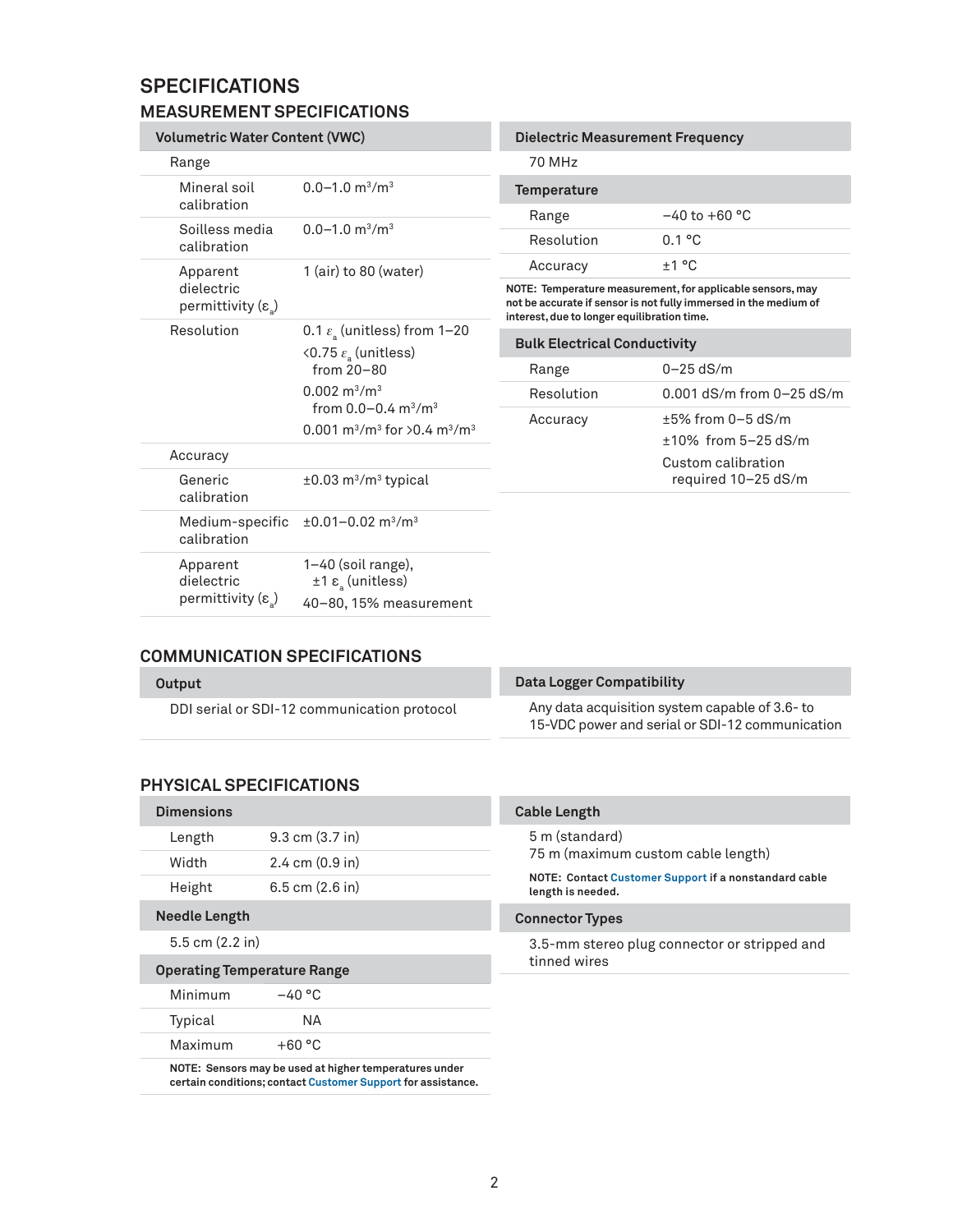### **ELECTRICAL AND TIMING CHARACTERISTICS**

| Supply Voltage (VCC to GND)               |                    | <b>Current Drain (while asleep)</b> |                                  |  |
|-------------------------------------------|--------------------|-------------------------------------|----------------------------------|--|
| Minimum                                   | 3.6 VDC            | Minimum                             | <b>NA</b>                        |  |
| Typical                                   | <b>NA</b>          | Typical                             | $0.03 \text{ mA}$                |  |
| Maximum                                   | 15.0 VDC           | Maximum                             | <b>NA</b>                        |  |
| Digital Input Voltage (logic high)        |                    | <b>Power-Up Time (DDI serial)</b>   |                                  |  |
| Minimum                                   | 2.8V               | Minimum                             | <b>NA</b>                        |  |
| Typical                                   | 3.0V               | Typical                             | <b>NA</b>                        |  |
| Maximum                                   | 3.9V               | Maximum                             | $100 \text{ ms}$                 |  |
| Digital Input Voltage (logic low)         |                    | Power-Up Time (SDI-12)              |                                  |  |
| Minimum                                   | $-0.3V$            | Minimum                             | $100$ ms                         |  |
| Typical                                   | 0.0V               | Typical                             | 150 ms                           |  |
| Maximum                                   | 0.8V               | Maximum                             | 200 ms                           |  |
| <b>Power Line Slew Rate</b>               |                    | <b>Measurement Duration</b>         |                                  |  |
| Minimum                                   | 1.0 V/ms           | Minimum                             | <b>NA</b>                        |  |
| Typical                                   | <b>NA</b>          | Typical                             | 150 ms                           |  |
| Maximum                                   | <b>NA</b>          | Maximum                             | 200 ms                           |  |
| <b>Current Drain (during measurement)</b> |                    |                                     |                                  |  |
| Minimum                                   | 0.5 <sub>mA</sub>  | <b>COMPLIANCE</b>                   |                                  |  |
| Typical                                   | 3.0 <sub>m</sub> A |                                     | Manufactured under ISO 9001:2015 |  |
| Maximum                                   | 30.0 mA            |                                     | EM ISO/IEC 17050:2010 (CE Mark)  |  |

## **EQUIVALENT CIRCUIT AND CONNECTION TYPES**

Refer to [Figure 2](#page-2-0) and [Figure 3](#page-2-1) to connect the GS3 to a data logger. [Figure 2](#page-2-0) provides a low-impedance variant of the recommended SDI-12 specification.



## <span id="page-2-1"></span><span id="page-2-0"></span>*A* PRECAUTIONS

METER sensors are built to the highest standards, but misuse, improper protection, or improper installation may damage the sensor and possibly void the warranty. Before integrating sensors into a sensor network, follow the recommended installation instructions and implement safeguards to protect the sensor from damaging interference.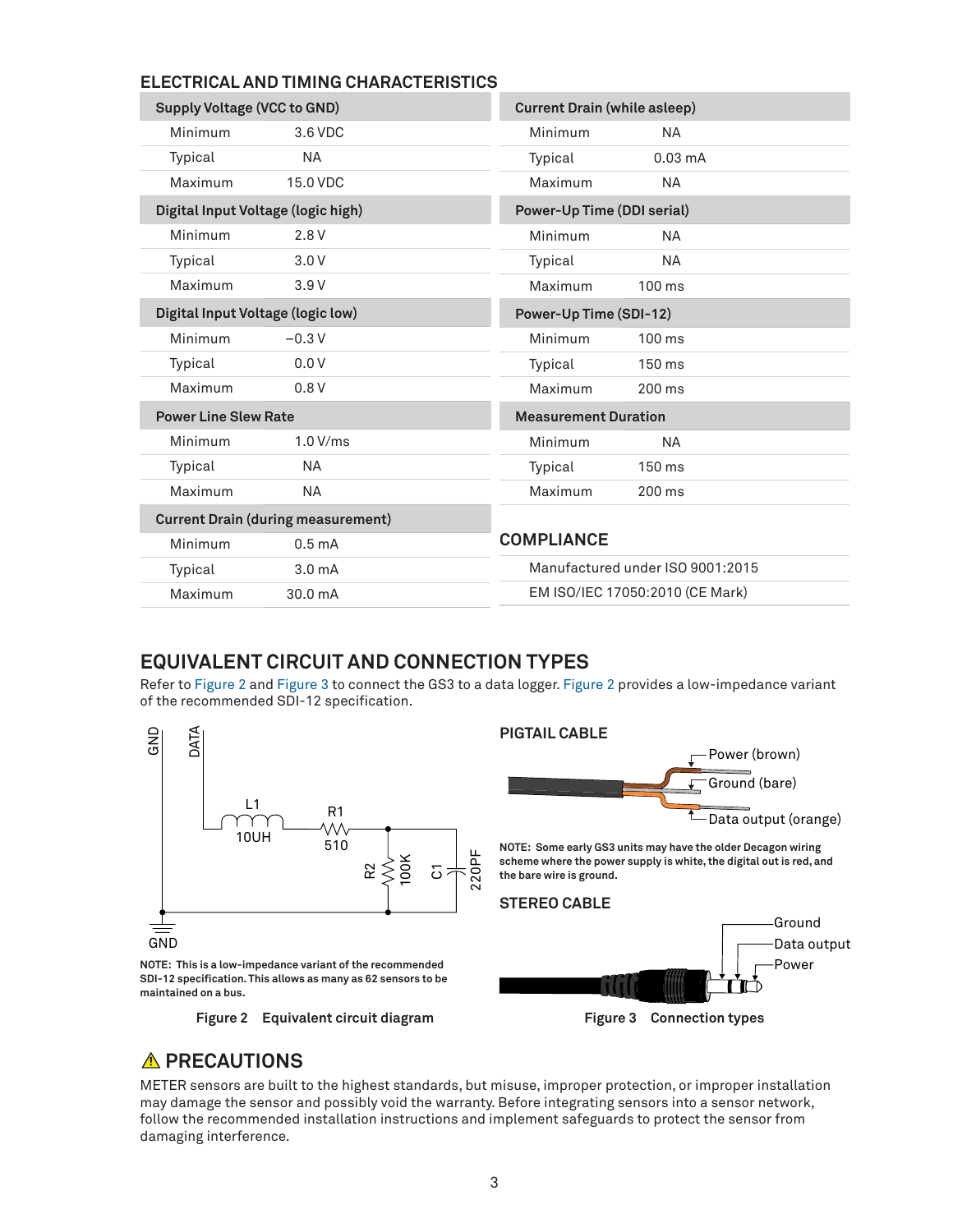### **SURGE CONDITIONS**

Sensors have built-in circuitry that protects them against common surge conditions. Installations in lightning-prone areas, however, require special precautions, especially when sensors are connected to a well-grounded third-party logger.

Read the application note [Lightning surge and grounding practices](https://www.metergroup.com/environment/articles/lightning-surge-grounding-practices/) on the METER website for more information.

### **POWER AND GROUNDING**

Ensure there is sufficient power to simultaneously support the maximum sensor current drain for all of the sensors on the bus. The sensor protection circuitry may be insufficient if the data logger is improperly powered or grounded. Refer to the data logger installation instructions. Improper grounding may affect the sensor output as well as sensor performance.

For METER data loggers visit [metergroup.com.](https://www.metergroup.com) Read the application note [Lightning surge and grounding](https://www.metergroup.com/environment/articles/lightning-surge-grounding-practices/)  [practices](https://www.metergroup.com/environment/articles/lightning-surge-grounding-practices/) on the METER website for more information.

### **CABLES**

Improperly protected cables can lead to severed cables or disconnected sensors. Cabling issues can be caused by many factors, including rodent damage, driving over sensor cables, tripping over the cable, not leaving enough cable slack during installation, or poor sensor wiring connections. To relieve strain on the connections and prevent loose cabling from being inadvertently snagged, gather and secure the cable traveling between the GS3 and the data acquisition device to the mounting mast in one or more places. Install cables in conduit or plastic cladding when near the ground to avoid rodent damage. Tie excess cable to the data logger mast to ensure cable weight does not cause sensor to unplug.

## **SENSOR COMMUNICATIONS**

METER digital sensors feature a serial interface with shared receive and transmit signals for communicating sensor measurements on the data wire [\(Figure 3](#page-2-1)). The sensor supports two different protocols: SDI-12 and DDI serial. Each protocol has implementation advantages and challenges. Please contact [Customer Support](#page-10-0) if the protocol choice for the desired application is not obvious.

### **SDI-12 INTRODUCTION**

SDI-12 is a standards-based protocol for interfacing sensors to data loggers and data acquisition equipment. Multiple sensors with unique addresses can share a common 3-wire bus (power, ground, and data). Two-way communication between the sensor and logger is possible by sharing the data line for transmit and receive as defined by the standard. Sensor measurements are triggered by protocol command. The SDI-12 protocol requires a unique alphanumeric sensor address for each sensor on the bus so that a data logger can send commands to and receive readings from specific sensors.

Download the [SDI-12 Specification v1.3](http://www.sdi-12.org/archives/SDI-12_version1_3%20January%2028,%202016.pdf) to learn more about the latest SDI-12 protocol.

### **DDI SERIAL INTRODUCTION**

The DDI serial protocol is the method used by METER data loggers for collecting data from the sensor. This protocol uses the data line configured to transmit data from the sensor to the receiver only (simplex). Typically, the receive side is a microprocessor UART or a general-purpose I/O pin using a bitbang method to receive data. Sensor measurements are triggered by applying power to the sensor.

### **INTERFACING THE SENSOR TO A COMPUTER**

The serial signals and protocols supported by the sensor require some type of interface hardware to be compatible with the serial port found on most computers (or USB-to-serial adapters). There are several SDI-12 interface adapters available in the marketplace; however, METER has not tested any of these interfaces and cannot make a recommendation as to which adapters work with METER sensors. METER data loggers and the ProCheck hand-held device can operate as a computer-to-sensor interface for making on-demand sensor measurements. For more information, please contact [Customer Support.](#page-10-0)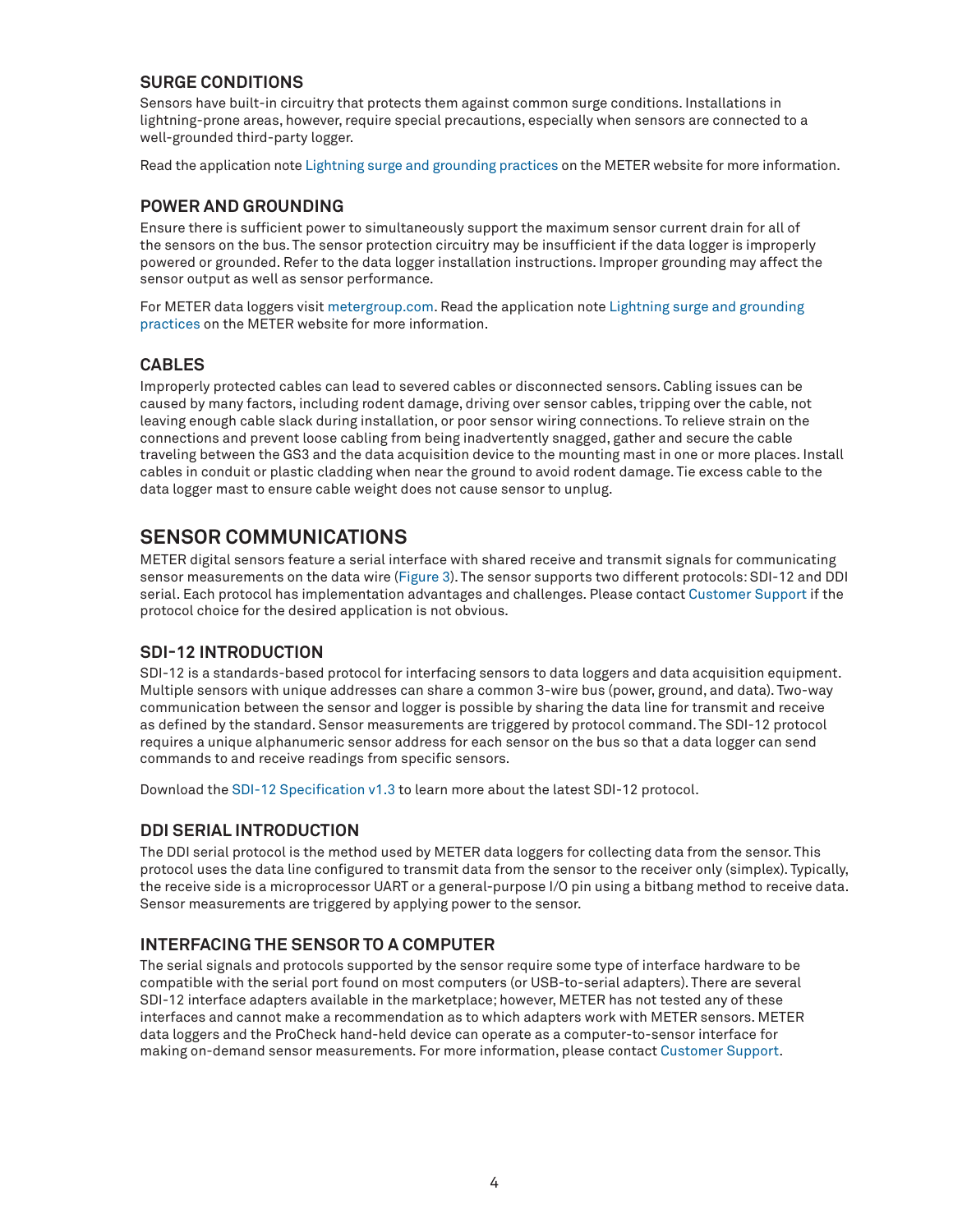## <span id="page-4-3"></span>**METER SDI-12 IMPLEMENTATION**

METER sensors use a low-impedance variant of the SDI-12 standard sensor circuit [\(Figure 2\)](#page-2-0). During the power-up time, the sensors output some sensor diagnostic information and should not be communicated with until the power-up time has passed. After the power-up time, the sensors are compatible with all commands listed in the [SDI-12 Specification v1.3](http://www.sdi-12.org/archives/SDI-12_version1_3%20January%2028,%202016.pdf).

Out of the factory, all METER sensors start with SDI-12 address 0 and print out the DDI serial startup string during the power-up time. This can be interpreted by non-METER SDI-12 sensors as a pseudo-break condition followed by a random series of bits.

The GS3 will omit the DDI serial startup string (sensor identification) when the SDI-12 address is nonzero. Changing the address to a nonzero address is recommended for this reason.

### **SENSOR BUS CONSIDERATIONS**

SDI-12 sensor buses require regular checking, sensor upkeep, and sensor troubleshooting. If one sensor goes down, that may take down the whole bus even if the remaining sensors are functioning normally. Power cycling the SDI-12 bus when a sensor is failing is acceptable, but METER does not recommend scheduling power cycling events on an SDI-12 bus more than once or twice per day. Many factors influence the effectiveness of the bus configuration. Visit [metergroup.com](http://www.metergroup.com) for articles and virtual seminars containing more information.

### **SDI-12 CONFIGURATION**

[Table 1](#page-4-0) lists the SDI-12 communication configuration.

| <b>Baud Rate</b>   | 1200                  |
|--------------------|-----------------------|
| <b>Start Bits</b>  | 1                     |
| Data Bits          | 7 (LSB first)         |
| <b>Parity Bits</b> | $1$ (even)            |
| <b>Stop Bits</b>   | 1                     |
| Logic              | Inverted (active low) |

<span id="page-4-0"></span>

| Table 1 |  | SDI-12 communication configuration |  |
|---------|--|------------------------------------|--|
|---------|--|------------------------------------|--|

#### **SDI-12 TIMING**

All SDI-12 commands and responses must adhere to the format in [Figure 4](#page-4-1) on the data line. Both the command and response are preceded by an address and terminated by a carriage return and line feed combination (<CR><LF>) and follow the timing shown in [Figure 5](#page-4-2).



<span id="page-4-1"></span>**Figure 4 Example SDI-12 transmission of the character 1 (0x31)**



<span id="page-4-2"></span>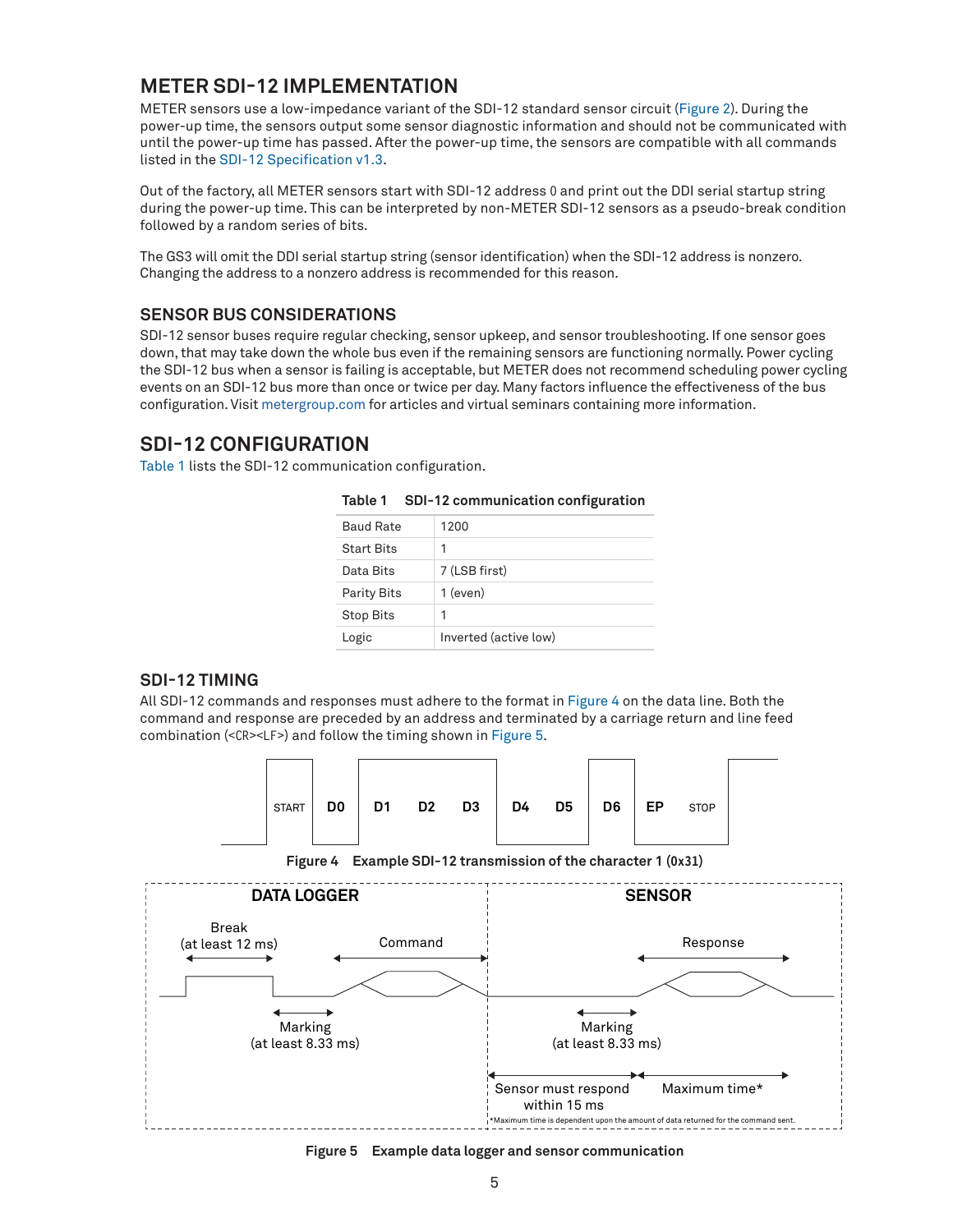### **COMMON SDI-12 COMMANDS**

This section includes tables of common SDI-12 commands that are often used in an SDI-12 system and the corresponding responses from METER sensors. All command responses are followed by a <CR><LF>.

#### **IDENTIFICATION COMMAND (aI!)**

The Identification command can be used to obtain a variety of detailed information about the connected sensor. An example of the command and response is shown in [Example 1](#page-5-0), where the command is in **bold** and the response follows the command.

**Example 1 1I!**113DECAGON␣GS3␣␣␣337631800001

<span id="page-5-0"></span>

| Parameter    | Fixed<br>Character<br>Length | <b>Description</b>                                                                                                               |
|--------------|------------------------------|----------------------------------------------------------------------------------------------------------------------------------|
| 11!          | 3                            | Data logger command.<br>Request to the sensor for information from sensor address 1.                                             |
| $\mathbf{1}$ | 1                            | Sensor address.<br>Prepended on all responses, this indicates which sensor on the bus is returning the<br>following information. |
| 13           | 2                            | Indicates that the target sensor supports SDI-12 Specification v1.3.                                                             |
| DECAGON.     | 8                            | Vendor identification string.<br>(DECAGON and one space $\Box$ )                                                                 |
| GS3          | 6                            | Sensor model string.<br>This string is specific to the sensor type.<br>For the GS3, the string is GS3.                           |
| 402          | 3                            | Sensor version.<br>This number divided by 100 is the METER sensor version<br>(e.g., 402 is version 4.02).                        |
| 631800001    | $\leq 13$<br>variable        | Sensor serial number.<br>This is a variable length field. It may be omitted for older sensors.                                   |

**NOTE: In the event that the fixed length is longer than the parameter, the trailing characters will be populated with space characters.**

#### **CHANGE ADDRESS COMMAND (aAB!)**

The Change Address command is used to change the sensor address to a new address. All other commands support the wildcard character as the target sensor address except for this command. All METER sensors have a default address of 0 (zero) out of the factory. Supported addresses are alphanumeric (i.e., a-z, A-Z, and 0–9). An example output from a METER sensor is shown in [Example 2,](#page-5-1) where the command is in **bold** and the response follows the command.

**Example 2 1A0!**0

<span id="page-5-1"></span>

| Parameter | Fixed<br><b>Character</b><br>Length | <b>Description</b>                                                                                      |
|-----------|-------------------------------------|---------------------------------------------------------------------------------------------------------|
| 1A0!      | 4                                   | Data logger command.<br>Request to the sensor to change its address from 1 to a new address of 0.       |
| $\Omega$  |                                     | New sensor address.<br>For all subsequent commands, this new address will be used by the target sensor. |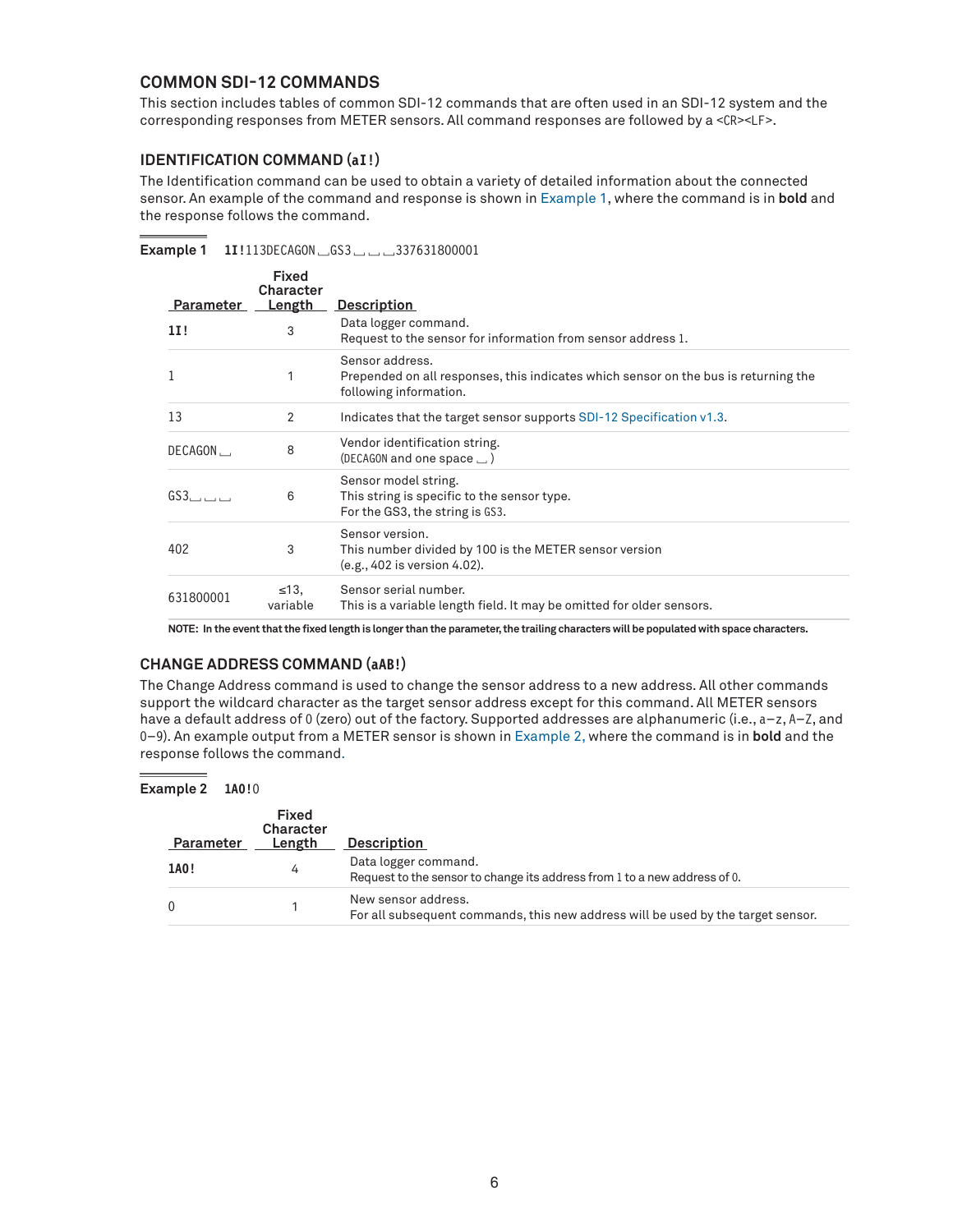#### **ADDRESS QUERY COMMAND (?!)**

While disconnected from a bus, the Address Query command can be used to determine which sensor is currently being communicated with. Sending this command over a bus will cause a bus contention where all the sensors will respond simultaneously and corrupt the data line. This command is helpful when trying to isolate a failed sensor. [Example 3](#page-6-0) shows an example of the command and response, where the command is in **bold** and the response follows the command. The question mark (?) is a wildcard character that can be used in place of the address with any command except the Change Address command.

**Example 3 ?!**0

<span id="page-6-0"></span>

| Parameter | <b>Fixed</b><br>Character<br>Length | <b>Description</b>                                                                         |
|-----------|-------------------------------------|--------------------------------------------------------------------------------------------|
|           |                                     | Data logger command.<br>Request for a response from any sensor listening on the data line. |
|           |                                     | Sensor address.<br>Returns the sensor address to the currently connected sensor.           |

### **COMMAND IMPLEMENTATION**

The following tables list the relevant Measurement (M) and Data (D) commands when necessary.

### **MEASUREMENT COMMAND IMPLEMENTATION**

Measurement (M) commands are sent to a single sensor on the SDI-12 bus and require that subsequent Data (D) commands are sent to that sensor to retrieve the sensor output data before initiating communication with another sensor on the bus.

Please refer to [Table 2](#page-6-1) and for an explanation of the command sequence and see [Table 6](#page-7-0) for an explanation of response parameters.

#### <span id="page-6-1"></span>**Table 2 aM! measurement command sequence**

| Command | Response                                                                                                                           |
|---------|------------------------------------------------------------------------------------------------------------------------------------|
|         | This command reports instantaneous values.                                                                                         |
| aM!     | atttn                                                                                                                              |
| aDO!    | a+ <dielectricpermittivity>±<temperature>+<electricalconductivity></electricalconductivity></temperature></dielectricpermittivity> |

**NOTE: The measurement and corresponding data commands are intended to be used back to back. After a measurement command is processed by the sensor, a service request a <CR><LF> is sent from the sensor signaling the measurement is ready. Either wait until ttt seconds have passed or wait until the service request is received before sending the data commands. See the [SDI-12 Specifications v1.3](http://www.sdi-12.org/archives/SDI-12_version1_3%20January%2028,%202016.pdf) document for more information.**

#### **CONCURRENT MEASUREMENT COMMANDS IMPLEMENTATION**

Concurrent Measurement (C) commands are typically used with sensors connected to a bus. C commands for this sensor deviate from the standard C command implementation. First, send the C command, wait the specified amount of time detailed in the C command response, and then use D commands to read its response prior to communicating with another sensor.

Please refer to [Table 3](#page-7-1) for an explanation of the command sequence and see [Table 7](#page-8-0) for an explanation of response parameters.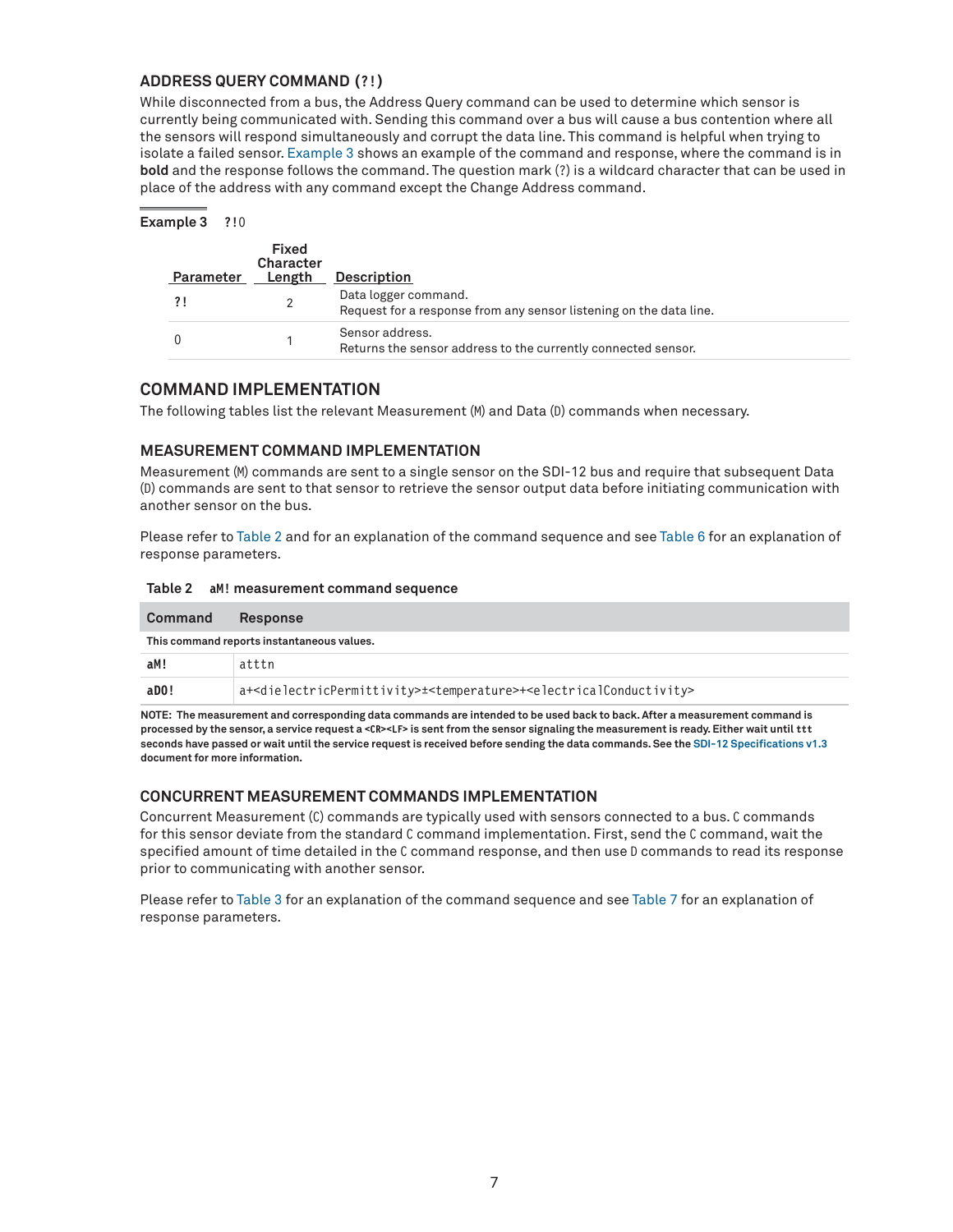#### <span id="page-7-1"></span>**Table 3 aC! measurement command sequence**

| <b>Command</b> | <b>Response</b>                                                                                                                    |
|----------------|------------------------------------------------------------------------------------------------------------------------------------|
|                | This command reports instantaneous values.                                                                                         |
| aC!            | atttnn                                                                                                                             |
| aDO!           | a+ <dielectricpermittivity>±<temperature>+<electricalconductivity></electricalconductivity></temperature></dielectricpermittivity> |
|                |                                                                                                                                    |

**NOTE: This command does not adhere to the SDI-12 concurrent command requirements. See [METER SDI-12 Implementation](#page-4-3) for more information.**

**NOTE: The measurement and corresponding data commands are intended to be used back to back. After a measurement command is processed by the sensor, a service request a <CR><LF> is sent from the sensor signaling the measurement is ready. Either wait until ttt seconds have passed or wait until the service request is received before sending the data commands. See the [SDI-12 Specifications v1.3](http://www.sdi-12.org/archives/SDI-12_version1_3%20January%2028,%202016.pdf) document for more information.**

#### **CONTINUOUS MEASUREMENT COMMANDS IMPLEMENTATION**

Continuous Measurement (R) commands trigger a sensor measurement and return the data automatically after the readings are completed without needing to send a D command.

Please refer to [Table 4](#page-7-2) and [Table 5](#page-7-3) for an explanation of the command sequence and see [Table 7](#page-8-0) for an explanation of response parameters.

#### <span id="page-7-2"></span>**Table 4 aR0! measurement command sequence**

| Command | <b>Response</b>                                                                                                                    |  |  |
|---------|------------------------------------------------------------------------------------------------------------------------------------|--|--|
|         | This command reports instantaneous values.                                                                                         |  |  |
| aRO!    | a+ <dielectricpermittivity>±<temperature>+<electricalconductivity></electricalconductivity></temperature></dielectricpermittivity> |  |  |
|         | NOTE: This command does not adhere to the SDL-12 response timing See METER SDL-12 Implementation for more information              |  |  |

**NOTE: This command does not adhere to the SDI-12 response timing. See [METER SDI-12 Implementation](#page-4-3) for more information.**

#### <span id="page-7-3"></span>**Table 5 aR3! measurement command sequence**

| <b>Command</b> | <b>Response</b>                                                                                                                                                                                         |  |  |
|----------------|---------------------------------------------------------------------------------------------------------------------------------------------------------------------------------------------------------|--|--|
|                | This command reports instantaneous values.                                                                                                                                                              |  |  |
| aR3!           | a <tab><dielectricpermittivity> <temperature><br/><electricalconductivity><cr><sensortype><checksum></checksum></sensortype></cr></electricalconductivity></temperature></dielectricpermittivity></tab> |  |  |

**NOTE: This command does not adhere to the SDI-12 response format or timing. See [METER SDI-12 Implementation](#page-4-3) for more information.**

#### **PARAMETERS**

[Table 6](#page-7-0) lists the parameters, unit measurement, and a description of the parameters returned in command responses for GS3.

#### <span id="page-7-0"></span>**Table 6 Parameter Descriptions**

| <b>Parameter</b>                                  | Unit | <b>Description</b>                                                       |
|---------------------------------------------------|------|--------------------------------------------------------------------------|
| $\pm$                                             |      | Positive or negative sign denoting sign of the next value                |
| a                                                 |      | SDI-12 address                                                           |
| n                                                 |      | Number of measurements (fixed width of 1)                                |
| nn                                                |      | Number of measurements with leading zero if necessary (fixed width of 2) |
| ttt                                               | S    | Maximum time measurement will take (fixed width of 3)                    |
| $<$ TAB $>$                                       |      | Tab character                                                            |
| $<$ CR $>$                                        |      | Carriage return character                                                |
| $<$ LF>                                           |      | Line feed character                                                      |
| <dielectricpermittivity></dielectricpermittivity> | ε    | Dielectric permittivity                                                  |
| <temperature></temperature>                       | °C   | Air temperature                                                          |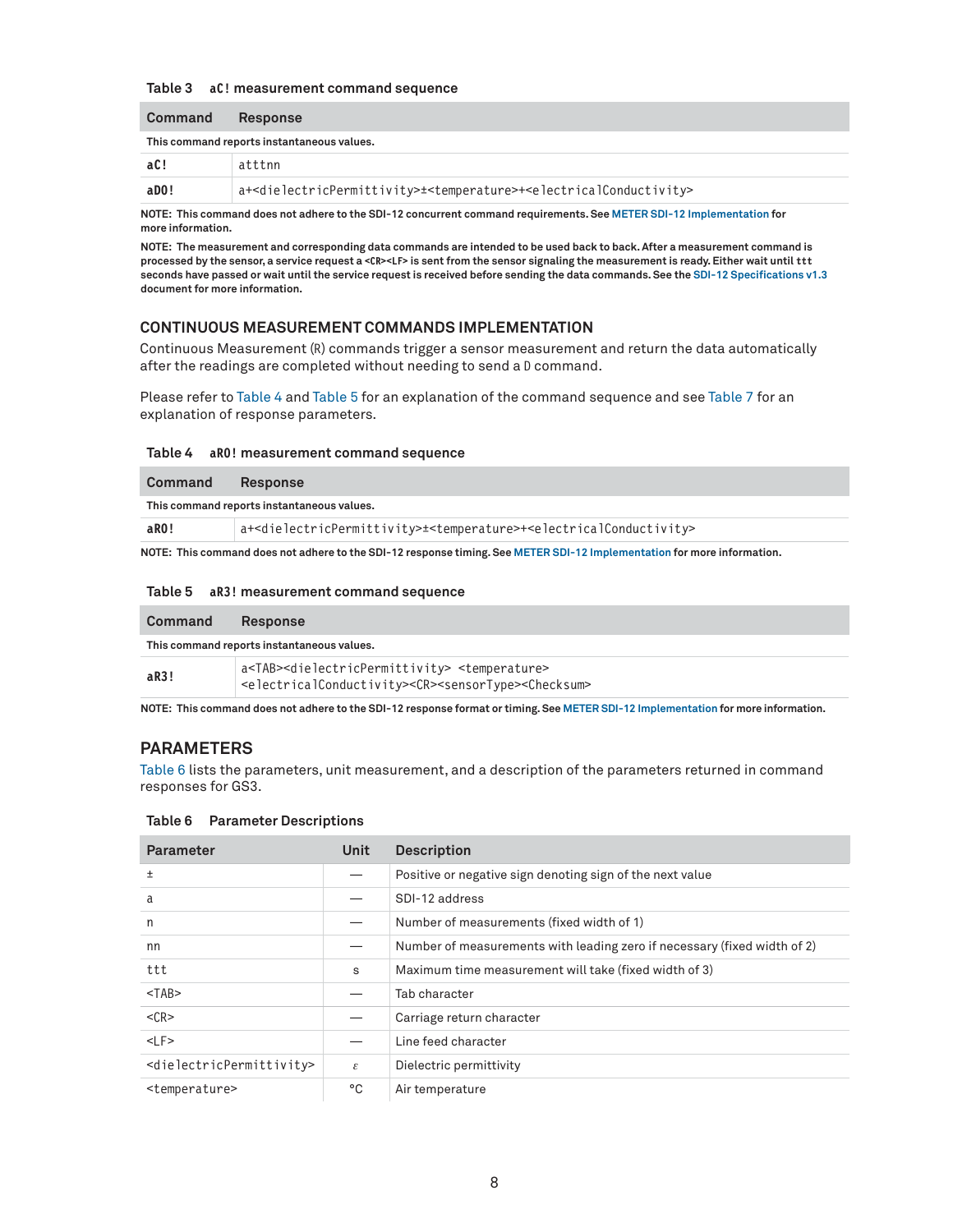#### **Table 6 Parameter Descriptions (continued)**

| <b>Parameter</b>                                  | Unit       | <b>Description</b>                                                      |
|---------------------------------------------------|------------|-------------------------------------------------------------------------|
| <electricalconductivity></electricalconductivity> | $\mu$ S/cm | Bulk electrical conductivity normalized to 25 °C                        |
| <sensortype></sensortype>                         |            | ASCII character denoting the sensor type<br>For GS3, the character is w |
| <checksum></checksum>                             |            | METER serial checksum                                                   |

**NOTE:** Electrical conductivity is output in  $\mu$ S/cm. To convert to dS/m, divide electrical conductivity by 1,000.

**NOTE: To convert apparent dielectric to VWC for mineral soils, METER recommends the following calibration equation:**

 $\theta = 5.89 \times 10^{-6} \times \varepsilon_a^3 - 7.62 \times 10^{-4} \times \varepsilon_a^2 + 3.67 \times 10^{-2} \times \varepsilon_a - 7.53 \times 10^{-2}$ 

## **DDI SERIAL COMMUNICATION**

The DDI serial communications protocol is ideal for systems that have dedicated serial signaling lines for each sensor or use a multiplexer to handle multiple sensors. The serial communications are compatible with many TTL serial implementations that support active-high logic levels using 0.0 to 3.6 VDC signal levels. When the sensor is first powered, it automatically makes measurements of the integrated transducers then outputs a response over the data line. Systems using this protocol control the sensor excitation to initiate data transfers from the sensor. This protocol is subject to change as METER improves and expands the line of digital sensors and data loggers.

For GS3 sensors with firmware version 3.37 and newer, the startup string is omitted when the SDI-12 address is nonzero.

**NOTE: Out of the factory, all METER sensors start with SDI-12 address 0 and print out the startup string when power cycled. On sensors with firmware version 3.37 and newer the startup string is omitted when the address is nonzero.**

### **DDI SERIAL TIMING**

[Table 7](#page-8-0) lists the DDI serial communication configuration.

<span id="page-8-1"></span>

| <b>Baud Rate</b>   | 1200                   |
|--------------------|------------------------|
| <b>Start Bits</b>  |                        |
| Data Bits          | 8 (LSB first)          |
| <b>Parity Bits</b> | $0$ (none)             |
| <b>Stop Bits</b>   | 1                      |
| Logic              | Standard (active high) |

<span id="page-8-0"></span>

|  |  | Table 7 DDI serial communication configuration |  |
|--|--|------------------------------------------------|--|
|--|--|------------------------------------------------|--|

At power up, the sensor will pull the data line high within 100 ms to indicate that the sensor is taking a reading ([Figure 6](#page-8-1)). When the reading is complete, the sensor begins sending the serial signal out the data line adhering to the format shown in [Figure 7.](#page-9-0) Once the data is transmitted, the sensor goes into SDI-12 communication mode. To get another serial signal, the sensor must be power cycled.

**NOTE: Sometimes the signaling from the sensor can confuse typical microprocessor UARTs. The sensor holds the data line low while taking measurements. The sensor raises the line high to signal the logger that it will send a measurement. Then the sensor may take some additional measurements before starting to clock out the first data byte starting with a typical start bit (low). Once the first start bit is sent, typical serial timing is valid; however, the signal transitions before this point are not serial signaling and may be misinterpreted by the UART.**

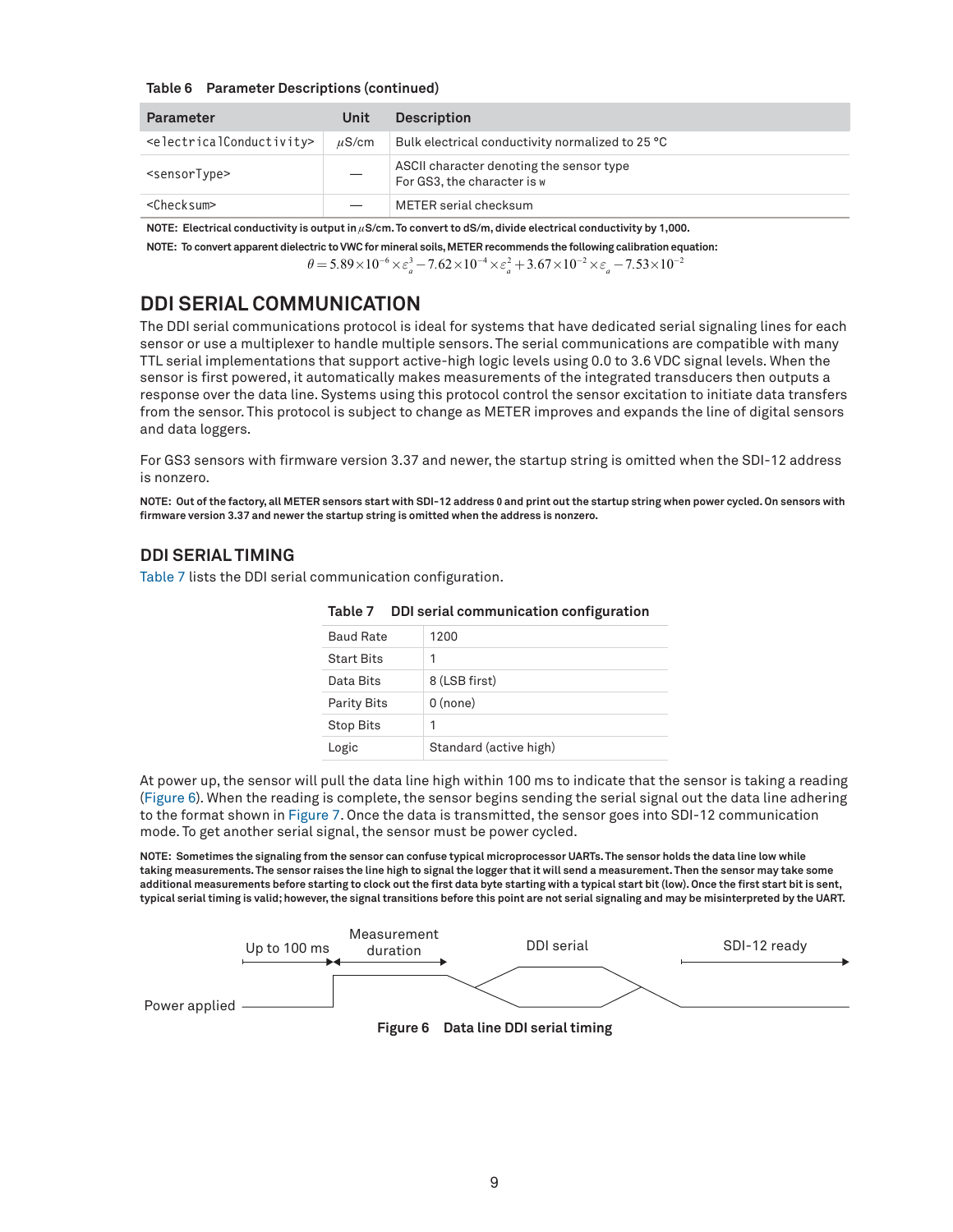|  | <b>START</b> | DO. |  |  | D1 D2 D3 |  | D4 D5 | D6 D | D7 | <b>STOP</b> |  |
|--|--------------|-----|--|--|----------|--|-------|------|----|-------------|--|
|--|--------------|-----|--|--|----------|--|-------|------|----|-------------|--|

<span id="page-9-1"></span><span id="page-9-0"></span>**Figure 7 Example DDI serial transmission of the character 9 (0x39)**

#### **DDI SERIAL RESPONSE**

[Table 8](#page-9-1) details the DDI serial response.

#### **Table 8 DDI serial response**

| <b>COMMAND</b> | <b>RESPONSE</b>                                                                                                                                                                                       |
|----------------|-------------------------------------------------------------------------------------------------------------------------------------------------------------------------------------------------------|
| NA             | <tab><dielectricpermittivity> <temperature><br/><electricalconductivity><cr><sensortype><checksum></checksum></sensortype></cr></electricalconductivity></temperature></dielectricpermittivity></tab> |

**NOTE: There is no actual command. The response is returned automatically upon power up.** 

### **DDI SERIAL CHECKSUM**

These checksums are used in the continuous commands R3 and R4 as well as the DDI serial response. The legacy checksum is computed from the start of the transmission to the sensor identification character, excluding the sensor address.

Legacy checksum example input is **<TAB>1.91 22.6 1<CR>w** and the resulting checksum output is **/** (forward slash).

```
uint8_t LegacyChecksum(const char * Response)
{ 
    uint16_t length;
    uint16_t i;
    uint16_t sum = 0;
       // Finding the length of the response string
       length = strlen(response);
       // Adding characters in the response together
      for( i = 0; i < length; i++ )
       {
           sum += response[i];
          if(response[i] == '\r')\{ // Found the beginning of the meta data section of the response
               break;
           }
       }
       // include the sensor type into the checksum
       sum += response[++i];
       // Convert checksum to a printable character
       sum = sum % 64 + 32;
       return sum;
}
```